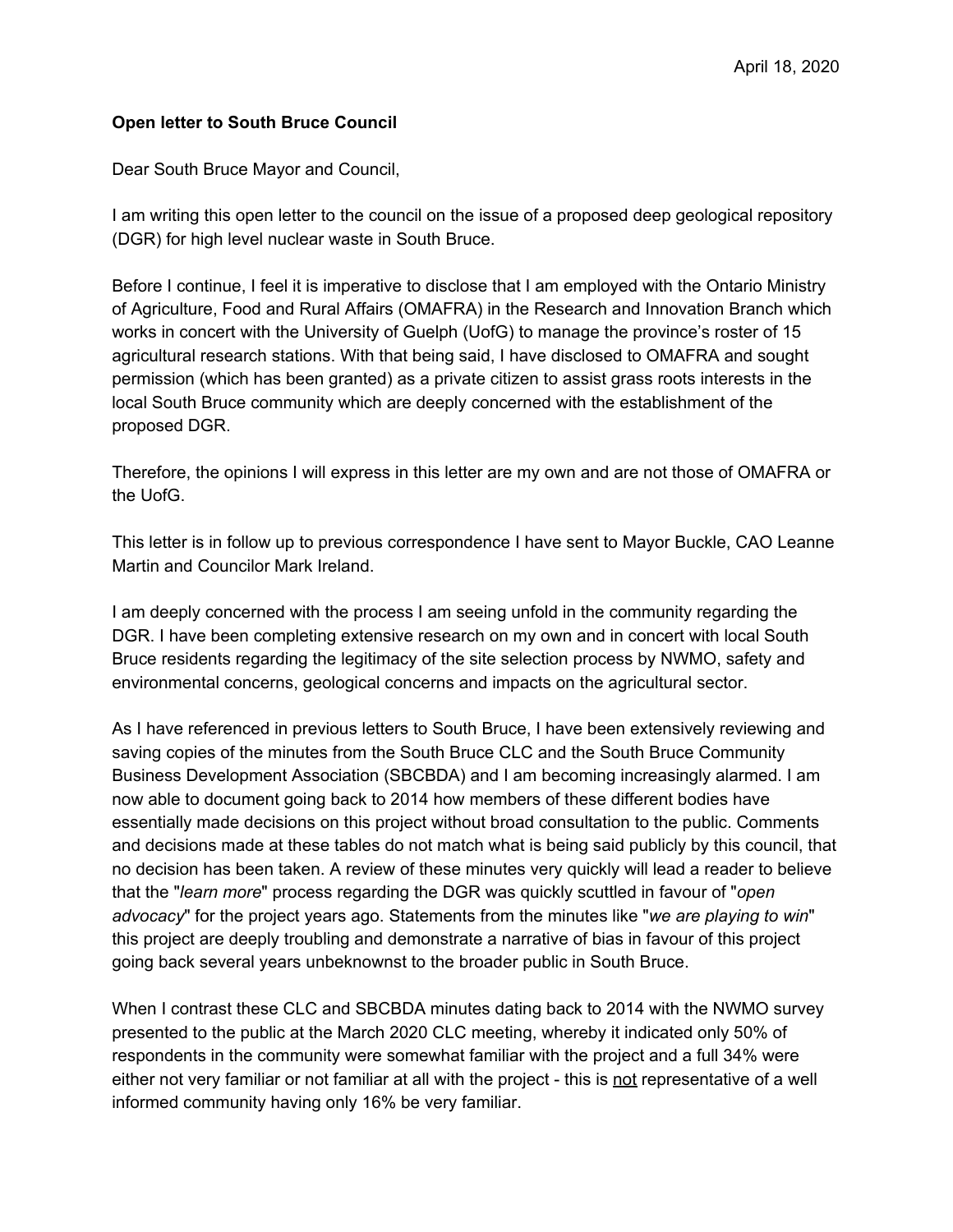Even more alarming is the figure in that survey that indicated "*a large majority of responding South Bruce residents (82%) indicated that, prior to receiving the survey, they were aware that the project will only be implemented with the involvement of an informed and willing host community."*

THERE IS NO CURRENT DEFINITION OR CRITERIA OF WHAT A WILLING AND INFORMED COMMUNITY IS. Therefore this question based on a sample size of 493 residents has no basis in meaning. **NWMO cannot ask residents a question for which there is no current answer.** There is no statistical meaning in having respondents answer a question for which there is no defined answer. Period!

Further, the Optioning and purchase of land in the community by NWMO when knowledge of the project is so low (i.e. only 16% very familiar with the project) and where there is no definition of what a willing and informed community is, demonstrates a complete lack of ethics and morals on the part of NWMO. These types of power play moves in the community are all designed to force the community down a path for which it cannot return. As a council you must be aware how ethically wrong this is? This is a key reason why there is currently a backlash in the community. As a council you must ask some tough questions of yourself. Who do you represent? The mandate of a well funded special interest group with billions to spend and a mandate to place the world's most dangerous waste in your community or the residents of South Bruce. You as a council need to make the timelines as your community is demonstrably worried about this project. NWMO and the Adaptive Phased Management do not drive these timelines, the community does! NWMO timelines are artificial and imposed. Why are you as a council following their timelines? NWMO needs to back off!

I was also very disheartened by the lack of discussion or acknowledgement of Mrs. Stein's letter re: *"What is a willing and informed community?"* at the April 14th 2020 council meeting.

Considering the nature of the letter and the important role the council must play in defining a willing and informed community, the silence exhibited further reinforces the sentiment that this council has already made up its mind. The public deserves more balance in the response from this council other than NWMO talking points.

In the absence of a plan to define what a "*willing and informed community is*", I would like to offer some suggestions as a basis for starting this process and formulating a criteria for this definition.

For starters in order to make a credible and impartial attempt at this definition, the council must now begin a process of disengaging itself from the NWMO and the CLC to avoid real or perceived conflicts of interest. The NWMO sponsored CLC cannot be a part of this decision process. The CLC is too one sided and comes with too much baggage. Any decisions regarding the definition made at the CLC table will have the perceived baggage of bias. The mandate of the NWMO is not that of South Bruce and should now be held separate.